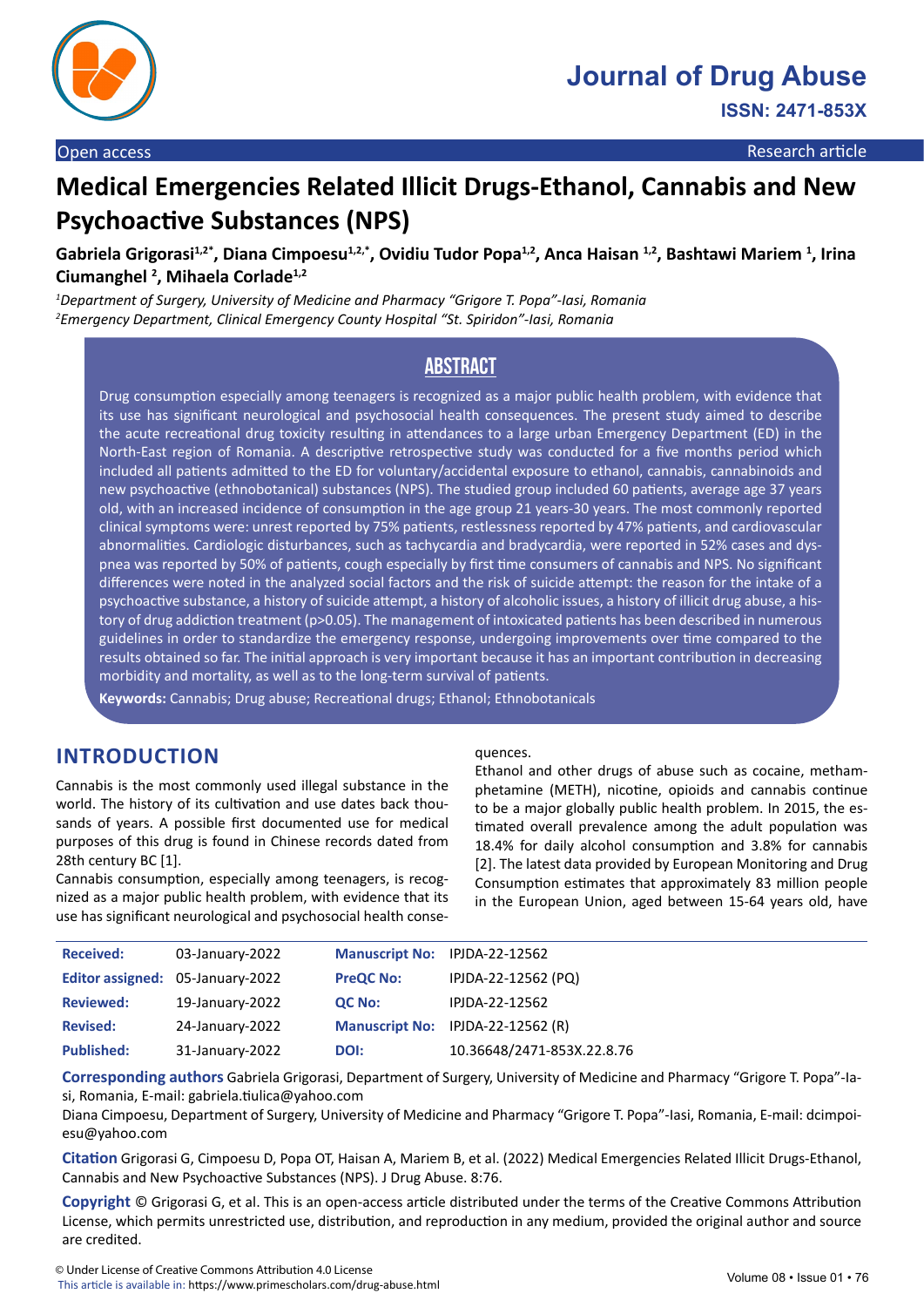used illegal drugs at least once in their lifetime.

In recent decades, the availability of a range of psychoactive substances collectively known as new psychoactive substances (NPSs) has grown rapidly. Known as legal highs, research chemicals or food supplements these products are sold openly in the high street and online. NPSs are considered to be distinct from illicit drugs because they represent a chemical version of them, designed as legal alternatives [3]. These changes have been accompanied by the emergence of serious adverse cardiovascular events, including myocardial infarction, cardiomyopathy, arrhythmias, stroke, and cardiac arrest [4].

### **MATERIALS AND METHODS**

A descriptive retrospective study was conducted for a five months period (August 1-December 30, 2020), which included all patients admitted to the Emergency Department "St. Spiridon" Iasi for voluntary/accidental exposure to ethanol, cannabis, cannabinoids and new psychoactive (ethnobotanical) substances. We used the data recorded in the clinical observation files. The inclusion criteria were: age over 18 years, anamnestic data, clinical examination and specific symptomatology to exposure to the above mentioned drugs and patients with toxicological and laboratory determinations suggestive for the diagnosis of ethanol, cannabis, cannabinoid and new psychoactive intoxication (ethnobotanical).

Patients with incomplete data recorded in the clinical observation files were excluded from the study. The present study aimed to describe the acute recreational drug toxicity resulting in attendances to a large urban emergency department (ED) in North-East region of Romania.

A urine drug screening test using an immunoassay (Triage Meter Pro) was used to screen for amphetamines, barbiturates, benzodiazepines, cocaine, methadone, methamphetamines (including MDMA), opiates, phencyclidine (PCP), tricyclic antidepressants, and tetrahydrocannabinol (cannabis).

#### **Descriptive Analysis**

We investigated three kinds of information: (i) patients (age, gender, and personal and familial medico-surgical history), (ii) input services (medical discharge summaries and letters, and toxicological analyses) and (iii) events (categorized according to the World Health Organization adverse reaction terminology, WHO-ART).

#### **Statistical Analysis**

The collected data were statistically analyzed with the support of Microsoft Excel and SPSS. For the collection and storage of data, a database was created and processed using the statistical program. Categorical data was described using frequencies and percentages.

The arithmetic mean (x) and standard deviation (SD) were calculated for the results of the study group at various time points. The level of statistical significance  $(α)$  was set at 0.05.

### **RESULTS**

The studied group included 60 patients intoxicated with ethanol, cannabis, cannabinoids or new psychoactive substances (ethnobotanical). Average age was 37 years, the minimum age was 18 years and the maximum was 84 years. The analysis by age showed an increased incidence of consumption in the age group 21-30 years 15 cases (25%). Like the general trend, the majority (77%) was represented by the male gender, the ratio between the two sexes being 3.28/1.

Referring to the environment of origin of the patients, we found that in the studied group, there is an approximately equal distribution, the slightly higher percentage belonging to the urban environment (52%). These data are partly explained by the increased access of patients from urban areas to medical services, but also by the easy access to other drugs, data that are correlated with other studies conducted in Romania. The admission of patients in the ED was done by ambulance, by police, by their own means or by their relatives.

Out of the total of 60 patients, 25 patients were transported by ambulance to the ED (42%), and 27 patients came by their own means (45%). A smaller percentage (7%) was brought by the police or their relatives (6%). Referring to the location from which patients arrived to the Emergency Department, the majority (67.9%) was brought from home and 28.5% of patients arrived from a public place. Most patients were admitted to the ED at night and/or on weekends, and the most commonly self-reported recreational drugs were alcohol and NPS.

33.33% of cases were due to the combined use of two types of drugs, the most used combination being alcohol in combination with various illicit drugs from the group under study (cannabis, cannabinoids, NPS). In 4 cases, the association between ethanol and opioids or ecstasy was declared; these patients were chronic drug users.

It is worth noting that as many as 40 (66.66%) of the patients reported that they had taken an drugs more than twice during their lifetime, 17 (28.33%) declared taking cannabis for the first time during their lifetime, while no information on that issue could be obtained from three (5%) patients.

The short-term effects of cannabis, cannabinoids and ethnobotanicals, whether by ingestion, inhalation through smoking, high concentration cannabinoid vapors or intravenous administration, depend in particular on the age of the consumer, the amount of drug used and if are associate comorbidities. Using a cannabis dose for the first time highlights the true personality traits and pre-existing vulnerability; these two being the main factors correlated with acute psychiatric disorders arising from marijuana use.

The clinical manifestations of drug use depend on how they are consumed and whether they are associated with other substances with a depressant effect (e.g. alcohol) or stimulants (e.g. cocaine).

The most commonly reported clinical symptoms were: unrest reported by 75% patients, restlessness reported by 47% patients, and cardiovascular abnormalities (palpitations, shortness of breath) reported by 38.3% patients. In addition, cardiologic disturbances, such as tachycardia and bradycardia, were detected in 52% patients, while arrhythmia (supraventricular contractions) in 10 subjects in the performed ECG. Hyperthermia, i.e., a body temperature ≥ 38°C was observed in four patients, while rhabdomyolysis confirmed in the biochemical test by elevated phosphokinase (CPK) was detected in 12 patients. Respiratory disorders related to cannabis consumption were dyspneae reported by 50% of patients, cought especially by first time consumers of cannabis and NPSs. The analysis of the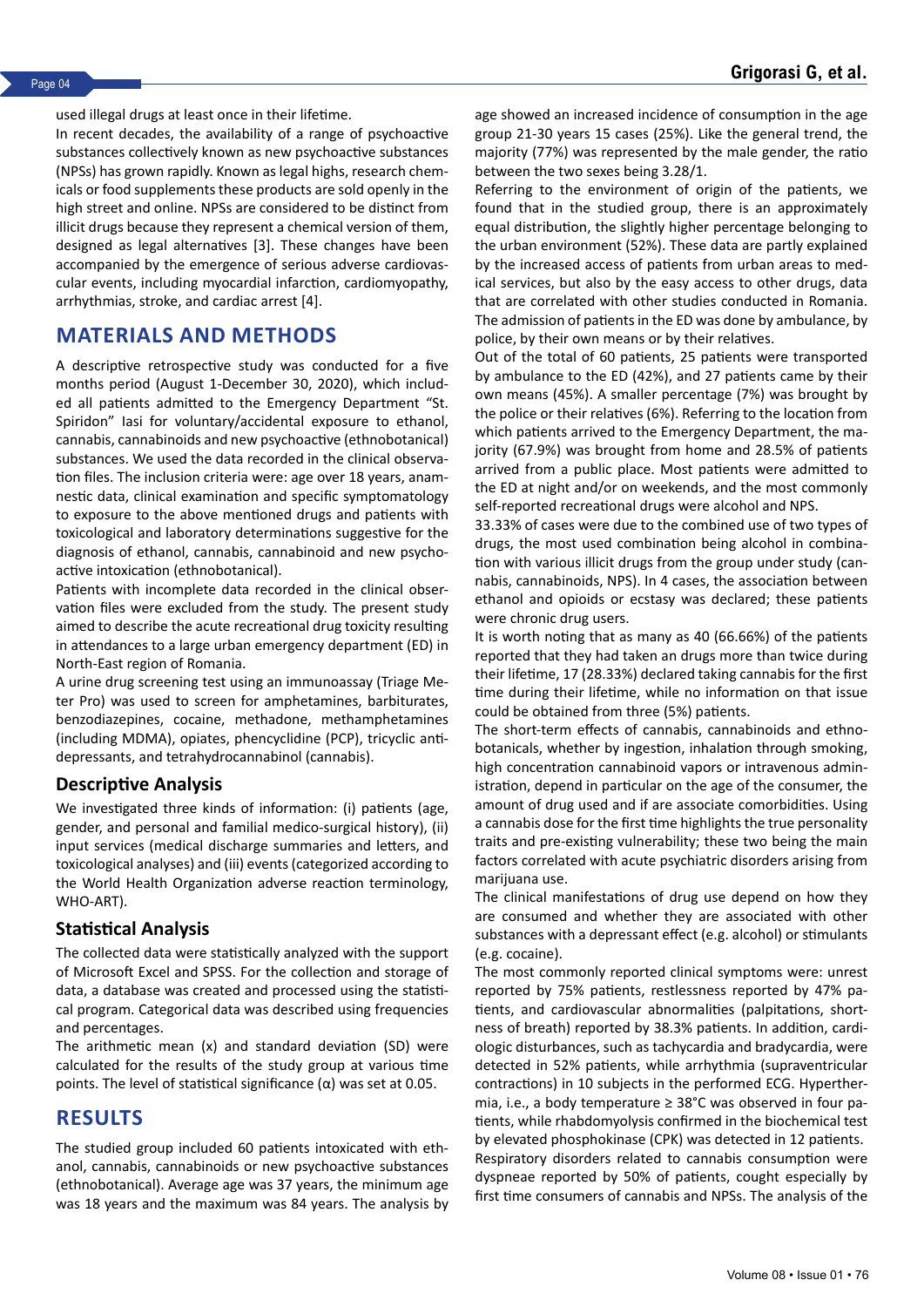incidence of adverse symptoms during poisoning by illicit drugs is presented in (**Table 1**).

**Table 1:** The frequency of clinical symptoms in the group of patients due to novel recreational drug poisoning.

| <b>Clinical Symptom</b>             | Participants (N=60), n (%) |  |  |  |
|-------------------------------------|----------------------------|--|--|--|
| <b>Consciousness disturbances</b>   |                            |  |  |  |
| Conscious Person                    | 58 (96.66%)                |  |  |  |
| Unconscious Person                  | 2(3.33%)                   |  |  |  |
| Unrest                              | 45 (75%)                   |  |  |  |
| Agitation                           | 28 (46.66%)                |  |  |  |
| <b>Cardiovascular abnormalities</b> |                            |  |  |  |
| Tachycardia                         | 27 (45%)                   |  |  |  |
| Bradycardia                         | $4(6.66\%)$                |  |  |  |
| Palpitation                         | 23 (38.3%)                 |  |  |  |
| <b>ECG</b> abnormalities            | 10 (16.67%)                |  |  |  |
| Respiratory symptoms                | 30 (50%)                   |  |  |  |
| Psychomotor agitation               | $4(6.66\%)$                |  |  |  |
| Psychotic disorder                  | 48 (80%)                   |  |  |  |

Cannabis intoxication is dose related, and its absorbance depends on the route of administration and concentration being used. Inhaled doses of 2–3 mg and ingested doses of 5–20 mg of tetrahydrocannabinol (THC) can affect memory and cause short-term memory impairment and loss of attention, The LD50 (the lethal dose at which 50% of the sample population dies) of THC is not determined in humans due to ethical reasons, but in animals it ranges from 40 to 130 mg/kg intravenously. In our study the routes of drug intake were analyzed and the results were as follows: oral intake in 34 (56.6%) patients, inhalation in 9 (15%) patients, and both in 17 (28.33%) patients. Recreational use is done with no calculated doses or medical monitoring, likely to be heavy and sustained, and is done most commonly by harmful methods like smoking. Hence, recreational cannabis users are more prone to cannabis poisoning and toxicity. Substances found in the biological material in the group of patients due to novel recreational drug poisoning (N=60) is represented in 9 (**Figure 1**).



**Figure1:** Substances found in the biological material in the group of patients due to novel recreational drug poisoning. Abbreviations: THC- tetrahydrocannabinol; OPI- opiates; AMF- amphetamine; APAP-acetaminophen; BZO-benzodiazepines.

Among the group of 60 patients, no significant differences were noted in the analyzed social factors and the risk of suicide attempt: the reason for the intake of a psychoactive substance, a history of suicide attempt, a history of alcoholic issue, a history of illicit drug use, a history of participation in drug addiction treatment, or a heartbreak as the reason for the intake of a psychoactive substance (p>0.05).

(ABC) assay was performed, revealing that two (3.33%) pa-

tients required intubation due to respiratory failure. These patients were chronic drug consumers and were with a history of suicide attempt. Treatment with fluids was applied in 45 (75%) patients. Psychomotor agitation and extreme aggressive behavior, was found in four (6.66%) patients and they required the application of sedatives (benzodiazepines). In addition, 48 (80%) patients in whom the psychotic disorder persisted in spite of the applied therapy were transferred to psychiatric wards for further treatment; eight (13.33%) patients were treated with β-blockers because of the diagnosed adverse effects and/or ECG abnormalities (tachycardia was the most frequent, while arrhythmia was less common). At their own request, before the completion of the diagnostic/treatment process, 12 (20%) patients were released from the ED and the rest were directed to Psychiatric Department.

## **DISCUSSION**

In 1975, Alexander Shulgin noted that: 'the variety of drugs currently involved in the drug abuse problem is very extensive. As these materials become better defined and their use better controlled, they will be replaced with substitute compounds, which will provide society with new, unknown, and unmanageable substances [5]. Many of the current epidemiological indicators are poorly suited or configured to monitor new substances. This reflects the complexity and highly dynamic nature of the market, including the fact that many users do not actually know what substance they are using. Consumers are no longer limited to pyschonauts and clubbers.

One striking development is outbreaks of mass poisonings caused by 'legal highs' containing synthetic cannabinoids. Products containing MDMB-FUBINACA, were linked to more than 600 poisonings in Russia (2014), including 15 deaths over 2 weeks [6]. During 1 month in 2015, in Mississippi, USA, more than 700 suspected poisonings, including nine deaths with a possible link to ADB-FUBINACA, were reported [7]. While outbreaks have been rare in Europe, during 2015 more than 200 people were hospitalized over a few days in Poland after smoking a product called 'Mocarz'. The cause of these mass poisonings are due to the high potency of synthetic cannabinoids, that producers guess how much substance to use, and poor manufacturing processes leading to uneven distribution of the substance in the product—manufacturing flaws that are a recipe for disaster [8].

The large number of substances that are classified as NPS, misinformation and lack of awareness of the content of substances, their diversity, often unknown, the effects, risk and speed with which they enter and exit drug markets have led to traditional approaches to drug monitoring. NPS market innovation and responsiveness require the rapid identification of new substances that pose a risk to public health and proactive responses to reduce the harm caused by their use [2].

The management of intoxicated patients has been described in numerous guidelines in order to standardize the emergency response, undergoing improvements over time compared to the results obtained so far. The initial approach is very important because it has an important contribution in decreasing morbidity and mortality, as well as to the long term survival of patients.

Cannabis, being a drug used all over the world, we need to be especially concerned about the medical and social consequenc